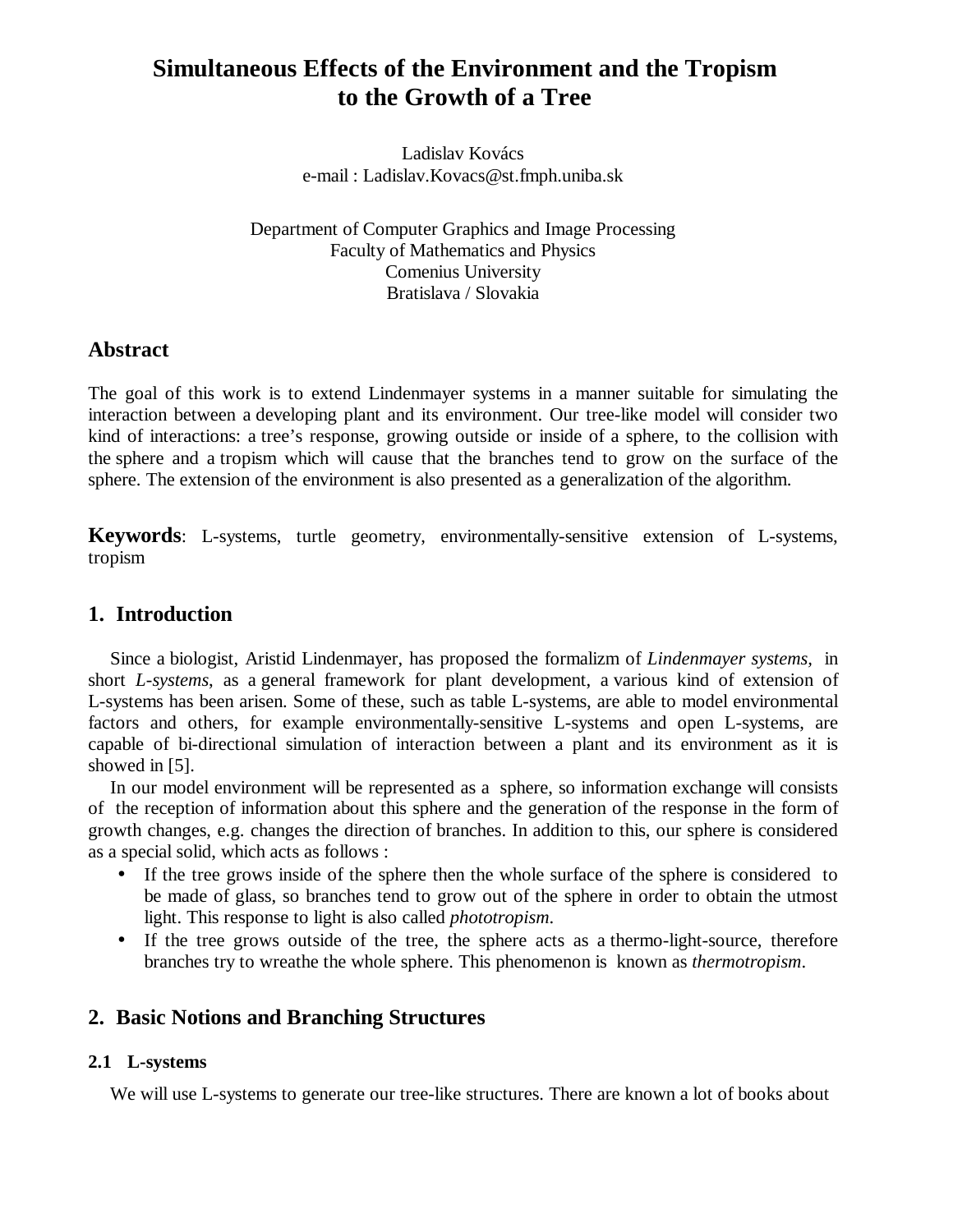these systems, see [1] for more information and exact definitions, so let us just briefly introduce them through some frequently used expressions.

The central notion of L-systems is the concept of rewriting. The basic strength of rewriting lies in the ability to define complex object by successively replacing parts of a simple initial object using a set of *rewriting rules* or *productions*. Productions are applied *in parallel*, with all letters being rewritten simultaneously in a given word*,* since development of plants takes place simultaneously in all parts of an organism.

A production consists of two strings - the *predecessor* and *successor*. When the production is applied to the string, the predecessor is compared against each symbol of the string. The successor replaces the symbol in the string if the symbol matches the predecessor.

In the process of string rewriting the string keeps growing in length and all the patterns of the old strings are preserved in some way. The number of times a string is rewritten is called *depth* or *derivation step*. The first derivation starts by applying the production rules to the *axiom* as the current string. The successive strings are generated with the previous strings as the input, and then productions rewrite the strings. Simple axioms and rules produce strings with more and more complicated patterns, even complicated enough to mimic nature's growing process.

#### **2.2 Turtle Graphics**

Strings generated by L-systems may be interpreted geometrically in many ways. We use an interpretation introduced by Szilard and Quinton and extended by Prusinkiewicz and Hanan which is based on the LOGO-style turtle, where the movements of the turtle is controlled in accordance with the meanings of generated string.

2.2.1 3D Turtle Graphics

After a string has been generated by an L-system, it is scanned sequentially form left to right, and the consecutive symbols are interpreted in accordance with their geometric meanings. In 3D the state of the turtle is defined by its position and its heading vector. Let us consider letters which are interpreted by the turtle in 3D:

*F* : move forward a step of length defined during the interpretation and draw a defined object from the original to the new position of the turtle.

*f* : move forward a step of length defined during the interpretation without drawing an object. The turtle acts as in the previous case, but there won't be drawn an object between the new and the original positions.

*+* : Turn right by angle defined in advance.

*-* : Turn left by angle given in advance.

*[* : Push the current state of the turtle (position, orientation, width and length of objects being drawn, as well as other attributes, such as color ) onto a pushdown stack.

*]* : Pop a state from the stack and make it the current state of the turtle. No object is drawn, although in general the position and orientation of the turtle are changed.

We have to take into account, that trees are perhaps the strongest structures in living nature, so our models have to be continue enough at any branching point. In order to achieve the continuity of direction at fixed point, an interpolating cubic spline will be used to draw the branches of a tree.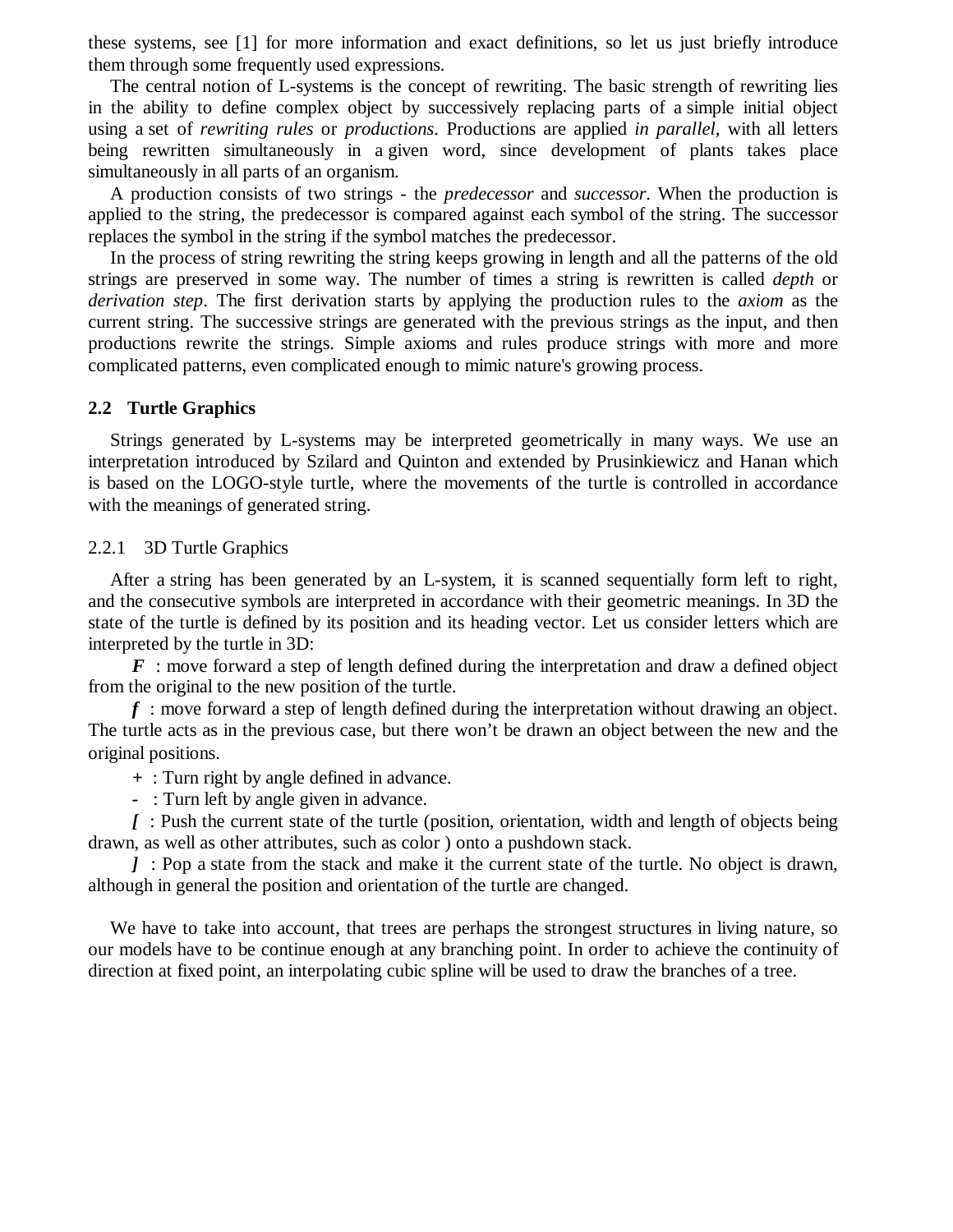According to the notations given in the figure below we can define the following expressions:



Figure 2.1: Notations in reference to the *n*th branch

- *Branch* an object represented by the symbol  $F$ , which causes the turtle draw;
- *Base (starting) point of the nth branch*  $(B_b)$  a state of the turtle just before the symbol *F* starts to draw the nth branch;
- *Top (end) point of the n-the branch*  $(T_b)$  a state of the turtle after the interpretation of the nth branch;
- *Orientation of the nth branch*  $(O_b)$  $\rightarrow$  $O_b$ ) – the orientation of the turtle during the interpretation of the nth branch;
- *Length of the nth branch*  $(l)$  the distance between the start and top points of the nth branch;
- *Width of the nth branch (r)* a positive real number;
- *Child branch(es) of the nth branch (child)* branch(es) which starting point(s) is (are) the same as the top point of the nth branch;
- *Parent branch of the nth branch (parent)* the branch which child branch is the nth branch;
- *Parent direction of the nth branch*  $(O_p)$  $\rightarrow$  $O_p$ ) – the orientation of the turtle during the interpretation of a parent branch; it is used in space model along with a divergence angle.

Our symbols are useful to describe the representation of a branch with a spline. All branches, except the first one being created, is represented as a cubic spline segment of a form:  $Q(u) = a + b * u + c * u^2 + d * u^3$ ,  $u \in (0,1)$ ,  $a,b,c,d \in \mathbb{R}^3$ . For the nth branch the spline segment satisfies the following symbolic conditions:  $Q(0) = B_b$ ,  $Q(1) = T_b$ ,  $Q'(0) = O_p$  $Q'(0) = O_p$  and  $Q'(1)$  $\rightarrow$  $Q'(1) = O_b$ . By means of these formulas parameters  $a$ ,  $b$ ,  $c$  and  $d$  of the cubic spline segment  $Q$  could be expressed as follows:  $a = B_b$ ,  $\rightarrow$  $b = O_p$ ,  $c = 3*(T_b - S_b)$  $\rightarrow$  $c = 3*(T_b - S_b) - 2*O_p - O_b$  and  $d = 2*(S_b - T_b)$  $\rightarrow$  $d = 2 * (S_b - T_b) + O_p + O_b$ . Let  $c(C, r, s, v)$  is a parametric form of a circle having its centre in the point *C* with a radius *r* and being located in a normal plane of a  $\rightarrow$ *s* vector. A wire-frame model of a branch will be represented by solid  $M(u, v) = c(Q(u), Q'(u), r * u + (1 - u) * r_p, v)$ , where  $u \in (0, 1), v \in (0, 2\pi)$  and  $r_p$  is the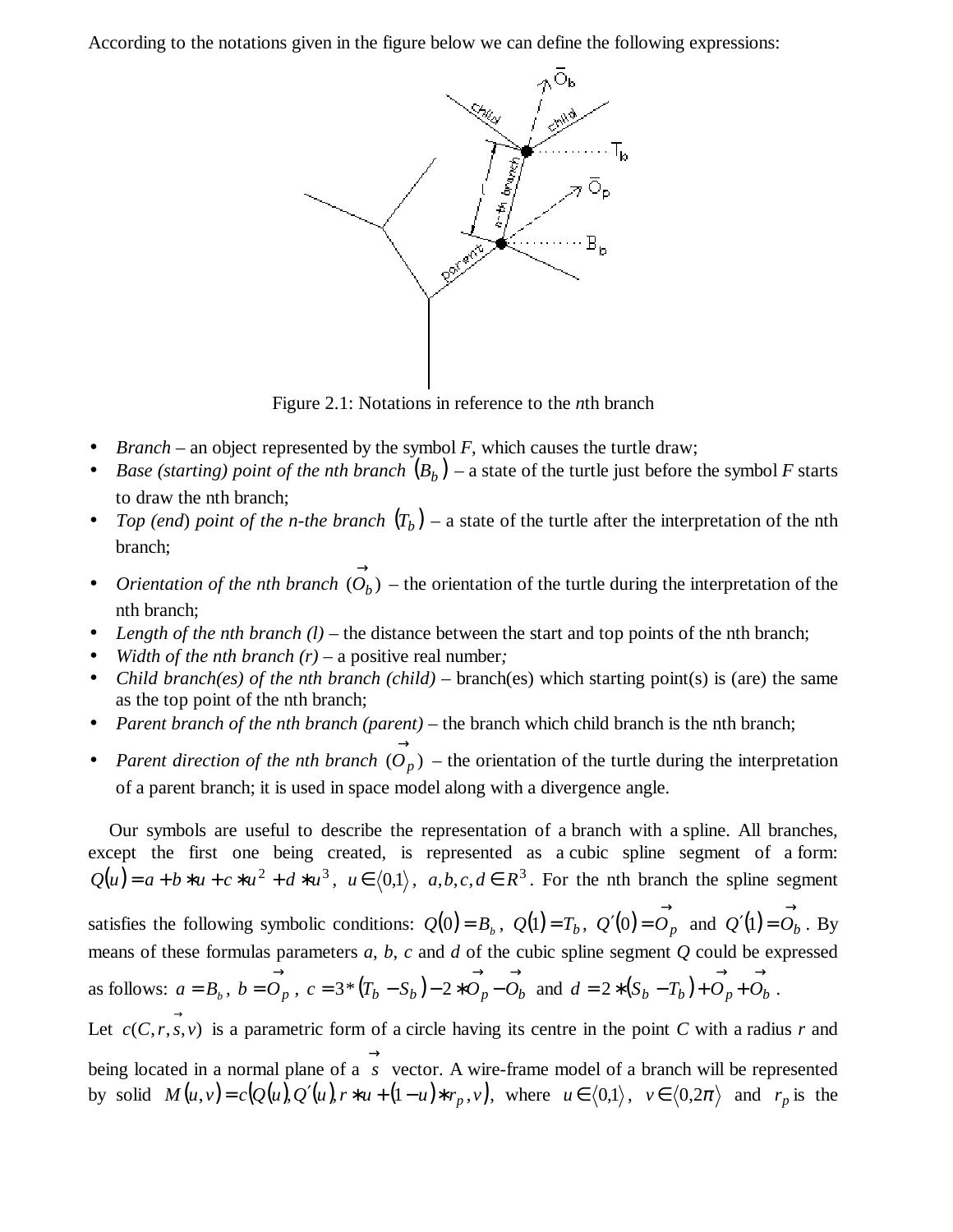width of the parent branch. This solid could be imagined as a sequence of consecutive circles which are located in a normal plane of a vector  $\rightarrow$ *Q*′ with their centres passing along the spline defined above and whose radii are changed according to the value  $r * u + (1 - u) * r_p$ .

### **3. Adding Variation to the Model**

#### **2.2 Stochastic L-systems**

To avoid the artificial regularity of models generated by deterministic L-system, variation of turtle interpretation and/or randomization of L-productions are needed. Randomization of the interpretation alone has a limited effect: it changes only geometric aspects of a plant, such as the stem length and branching angles, but the topology remains unchanged. In contrast, the stochastic application of production may affect both the topology and the geometry of the plant.

In this system there could be several rules with the same matching condition. The choice of a specific rule to apply string rewriting is determined by a *probability distribution* as a parameter of this set of rules. The interesting effect of a stochastic L-system is that it will produce different output every time, or in other words, the growth is not predictable or reproducible with the same axiom and rules.

### **4. Botanical Rules and their Application in the Trees Development**

The growth of a tree in the nature takes place in accordance with a couple of botanical rules. In our models we also try to take into account some of these rules.

First of all it is well known that the leaves of the branches are often arranged in such a way that leaves above do not hide leaves below. This means that each gets a good share of the sunlight and catches the most rain to channel down to the roots as it runs down the leaf to the stem. This attribute of the leaves can be used to the arrangement of the branches as well and has a very interesting connection with the mathematics as it is showed in the chapter 4.1.

Natural factors, such as the gravitation force or wind, could also affect the growth of the branches. These outer forces are called the tropism.

Just as in the nature, in our model we have to take into account a very essential fact that the length of the branches as well as their radii are becoming shorter and shorter as a tree grows. This natural phenomenon can be captured by a contraction.

#### **4.1 The Divergence Angle**

The pattern formed in the stem by the alternation of branches is affected by the *phyllotaxis,* i.e. arrangement of the leaves, because branches originate in the axils of the leaves, so phyllotaxis, give us information about the arragement of the branches as well.

Leaves succeed one after another along a so-called *genetic spiral* (or *helix*). The genetic spiral passes through the leaves in their numerical order, that is, the order of their production. In order to describe the arragement of the branches on the stem, it is needed to know the *angular divergence* of the leaves. The divergence angle between the leaves is given as  $(T/L) * 360^\circ$ . By finding two superimposed leaves we can count the number of leaves  $(= L - 1)$  and the number of turns  $(= T)$ around the axis between these two superimposed leaves. The fractions most frequently belong to the Fibonacci summation series,  $1/2$ ,  $1/3$ ,  $2/5$ ,  $3/8$ ,  $5/13$ ,  $8/21$ , etc., in which each value of the numenator and the denominator is a sum of the two corresponding Fibonacci values that precede it.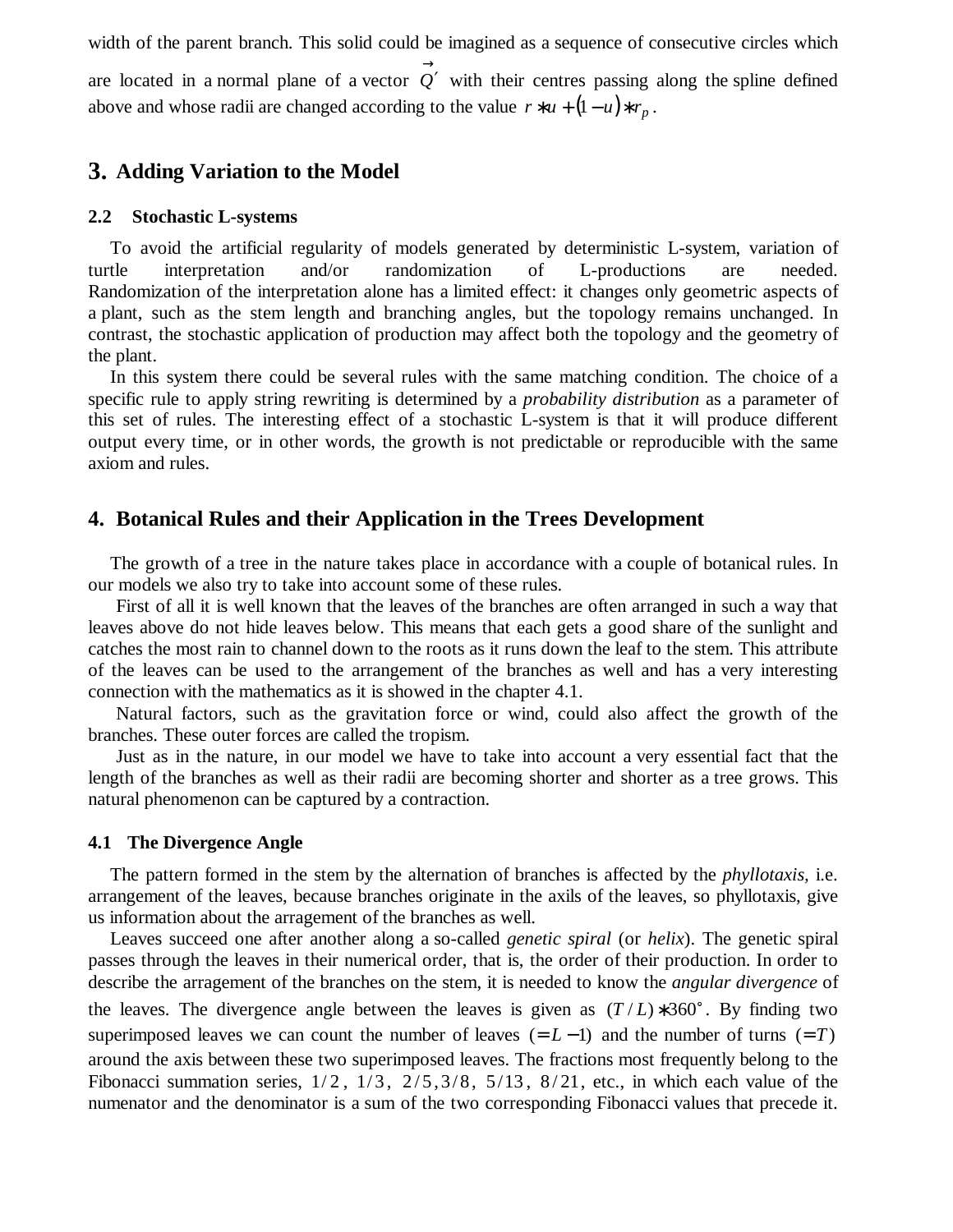This fact was discovered at the end of the nineteenth century and is often called Schimper-Braun's law. The amazing thing is that this single angle enables to produce the the whole tree no matter how big the plant grows. This principle of the divergence angle was only proved mathematically by two French mathematicians Douady and Couder in 1993.

### **4.2 Contractions**

#### 4.2.1. Contraction of a Branch's Length

Contraction of the branches' length is computed as the contraction ratio of the child branch to its mother branch. This parameter is not affected by any values and our only restriction is that a child branch is need to be shorter than its mother branch. In order to achieve randomness and natural looking of our model, the length's contraction need to be counted with a dispersion from a relatively big interval. We assume that the contraction of a branch's length to be  $c \in (0,1]$ , length of a parent branch to be  $l(H)$ , length of its child branch to be  $l(h)$ , and a random dispersion to be  $disp \in [0,1]$ . To the length of the child branch the following relation can be easily obtained:  $l(h)$  ≤  $c$  \* (1 − *disp*) \*  $l(H)$ .

### 4.2.2. Contraction of a Branch's Radius

Contraction of the branches' radius is given as the contraction ratio of the child branch to its mother radius. Before setting the radius of a child branch, we need to take into account one natural rule which says that a child branch is thinner then its mother branch, i.e. radius never expands. Keeping this principle we can use the same formula used in the previous section.

#### **4.3 Tropism**

A characteristic feature of turtle interpretation is that directions are specified relative to the current orientation. However, absolute directions play an important role in the development of plants. For example, branches may bend due to the effect of wind, sunlight or gravity. These movements can occur as a consequences of tropism.

Tropism is defined as a response or orientation of a plant to a stimulus that acts with greater intensity from one direction than another. It may be achieved by structural alteration. Forms of tropism used in our model include *phototropism* (response to light) and *thermotropism* (response to thermae).

Tropism can be classified from the point of view of mathematics into two groups:

- 1) according to its kind of effect we distinguish:
	- a) *point controllers* (an effect to a plant from one point, such as phototropism: the plant tends to bend towards the source of light);
	- b) *vector controllers* (a plant make its movements in a specified direction, for example geotropism: active movement along the gravitational force)
- 2) according to its orientation:
	- a) *attractors* (attraction forces warmth and light);
	- b) *inhibitors* (repulsive forces wind).

Vector controller has an important role in our model, therefore let us describe its mathematical model. If we refer to the vector controller as a quadruple (*vs*,*vx*,*vy*,*vz*) , the new top coordinate, denoted as  $(x_1, y_1, z_1)$ , of a branch is described as shown below, where *vs* denotes the controller's strength, (*vx*,*vy*,*vz*) is the controller's vector (it is assumed to be an unit vector),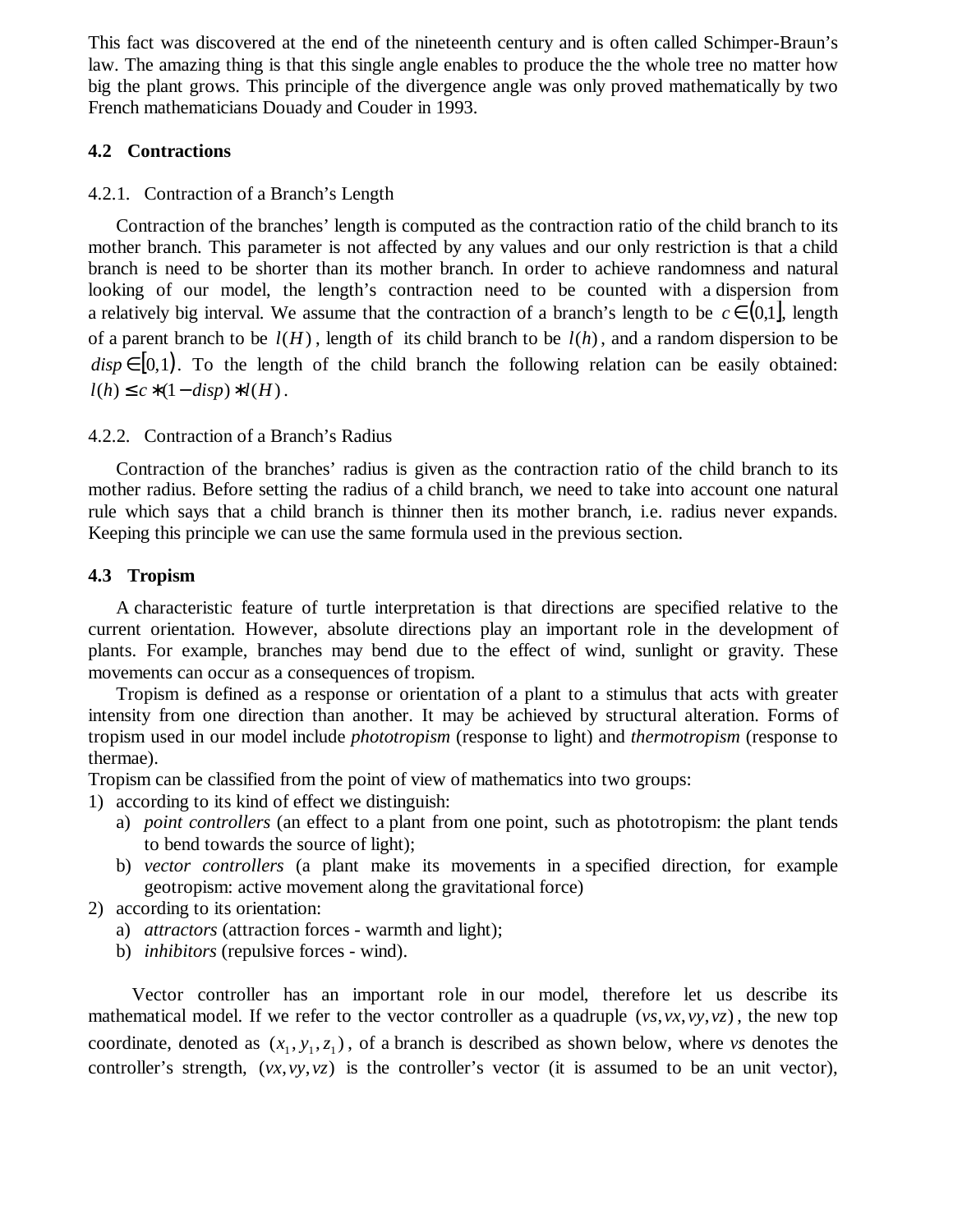*BranchLength* is the length of the branch, (*Dirx*, *Diry*, *Dirz*) is the direction of the branch and  $(x, y, z)$  is the original top coordinate of the branch.

$$
x_1 = x + BranchLength * ((1 - vs) * Dirx + vs * vx)
$$
  
\n
$$
y_1 = y + BranchLength * ((1 - vs) * Diry + vs * vy)
$$
  
\n
$$
z_1 = z + BranchLength * ((1 - vs) * Dirz + vs * vz).
$$

Whether a controller is an attractor or an inhibitor is determined by the sign of the strength; if  $vs > 0$  it is an attractor, consequently the tip moves along the vector  $(vx, vy, vz)$ , otherwise it is an inhibitor. In our mathematical model we assume that  $vs \in (0,1)$ , so we have an attractor. This method is based on the rotation of the direction of the branch, so the length of the branch is kept under any circumstances.

### **5. The Algorithm**

Now we describe the algorithm which is used in the generation of a tree considering the bi-directional information exchange as well as the tropism. Before the representation of the drawing symbol *F* in the string generated by L-system, we have to examine the branch position, because at first there have to be detected the possible obstacle (the sphere) and in accordance with this the position and orientation of the turtle should be adjusted. We also have to take into account the effect of the tropism to the branches at the same time. To summarize, our task is to reach a new position and orientation of a branch.

#### **5.1 The Growth of a Plant Outside of the Sphere**

At first we consider the situation when a tree is growing outside of the sphere. For the sake of simplicity we can assume that all branches are represented as a line segment. The location and the radius of the sphere, representing the environment and noted as  $S_1 = S_1(S, R)$ , where *S* is the center and *R* is the radius of this sphere, is given as an input data. The following notation refers to the child branch:  $B$  – the start point,  $T$  – the top point,  $T'$  – the new position of the top point. It is assumed that the new position of the top point of the parent branch has already counted by the algorithm described below.

We can state two rules which determine the computation of the new top position of the branch:

 $\triangleright$  If any point of the branch is in the sphere then the relocation is accomplished as follows: It can be distinguished two cases in this situation according to the distance between points *B* and *TangPoint*, where the *TangPoint* is such a tangent point of the sphere  $S_1$  from the point *B* which is closer to the point  $T$  (see figure 5.1).



Figure 5.1: A simple test of the re-location.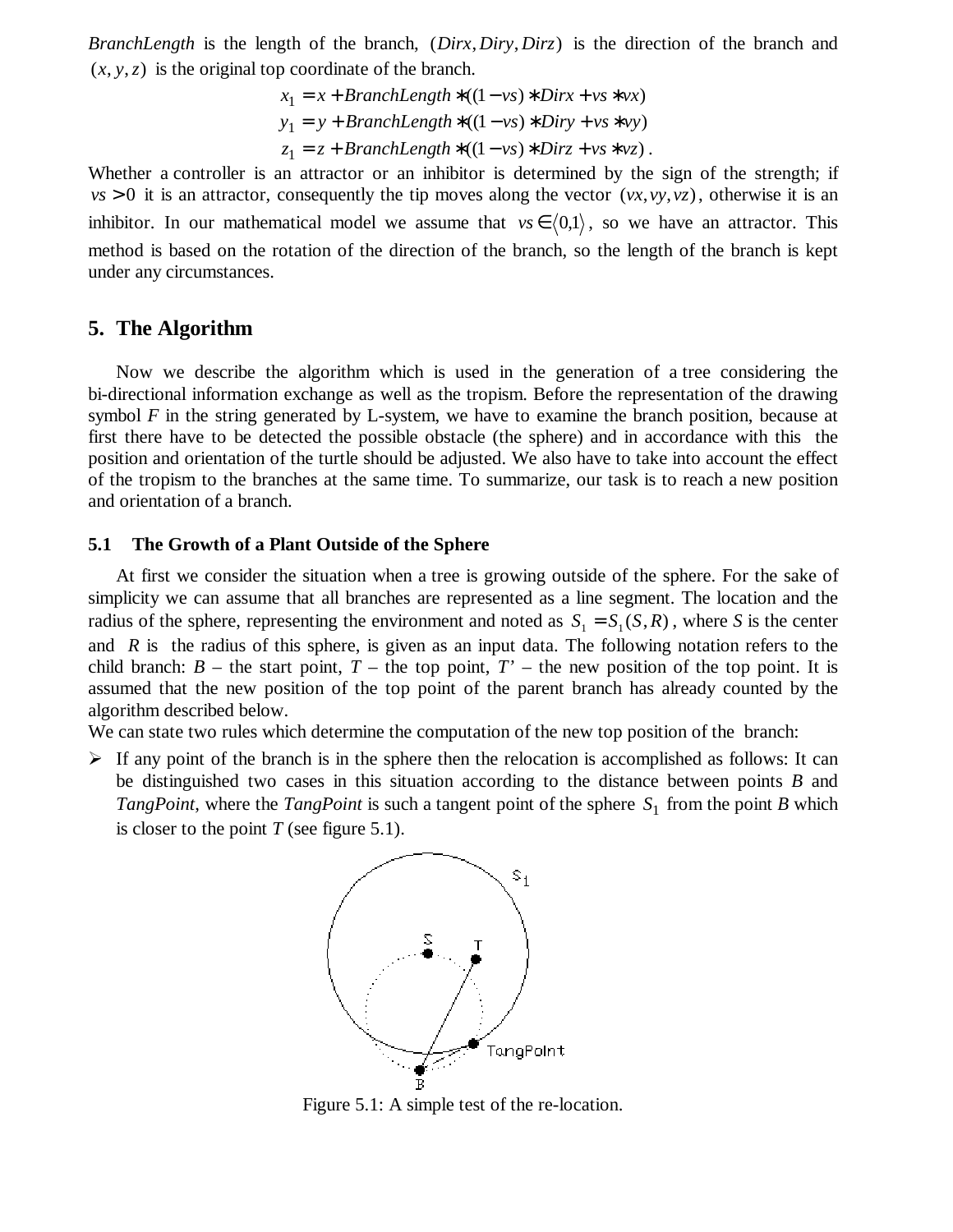If  $d(B,T) \leq d(B,TangPoint)$  then we create a sphere  $S_2 = S_2(B,d(B,T))$  and compute the intersection circle, let us denote *IC*, of the spheres  $S_1$  and  $S_2$ ,  $IC = S_1 \cap S_2$ . In this circle we find such a point *T*' which is in the closest distance from the top of the branch., which has to be relocated. The point *T'* is the new position of the top of the branch, because  $d(B,T') = d(B,T)$  and *T'* is on the surface of the sphere.



Figure 5.2: Improper re-location. Figure 5.3: Finding the tangent point.

If  $d(B,T) \geq d(B,TangPoint)$  then we cannot use the method described above, because it can be happen that after the relocation of the top point of the branch some points of the re-located branch is still in the sphere (see figure 5.2). In this case we have to create a new sphere  $S_3 = S_3 (B + 1/2 * (S - B), d(S, B) / 2)$  and repeat all the steps as above. In this case we find the special tangent point of the sphere from the point *B* which is in the closest distance from the point *T*, see figure 5.3, which enable us the determination of the new position of the top of the branch.

If all points of the line segment is outside of the sphere then we use tropism to re-locate the top point of the branch. The vector controller's strength is counted as  $fv = 1 - R/L$ , where  $L = d(S,T)$  and the controller's vector is a vector *ForceDir* :=  $S - B$ , see Figure 5.4.



Figure 5.4: The effect of the tropism

We could reach an interesting phenomenon if we define the following rules:

- $\triangleright$  The attraction force of the sphere to the branches is taking into account after the branches' width is less then a certain value
- $\triangleright$  Any kind of re-location is applied only if the z-coordinate of any point of the branch is grater then the minimum z-coordinate of the sphere. In this case the tree grows freely in it natural environment without obstacle until its branches doesn't fulfil the rule. This delayed deviation causes such an effect as the sphere appears later in the vicinity of the tree then the tree starts growing.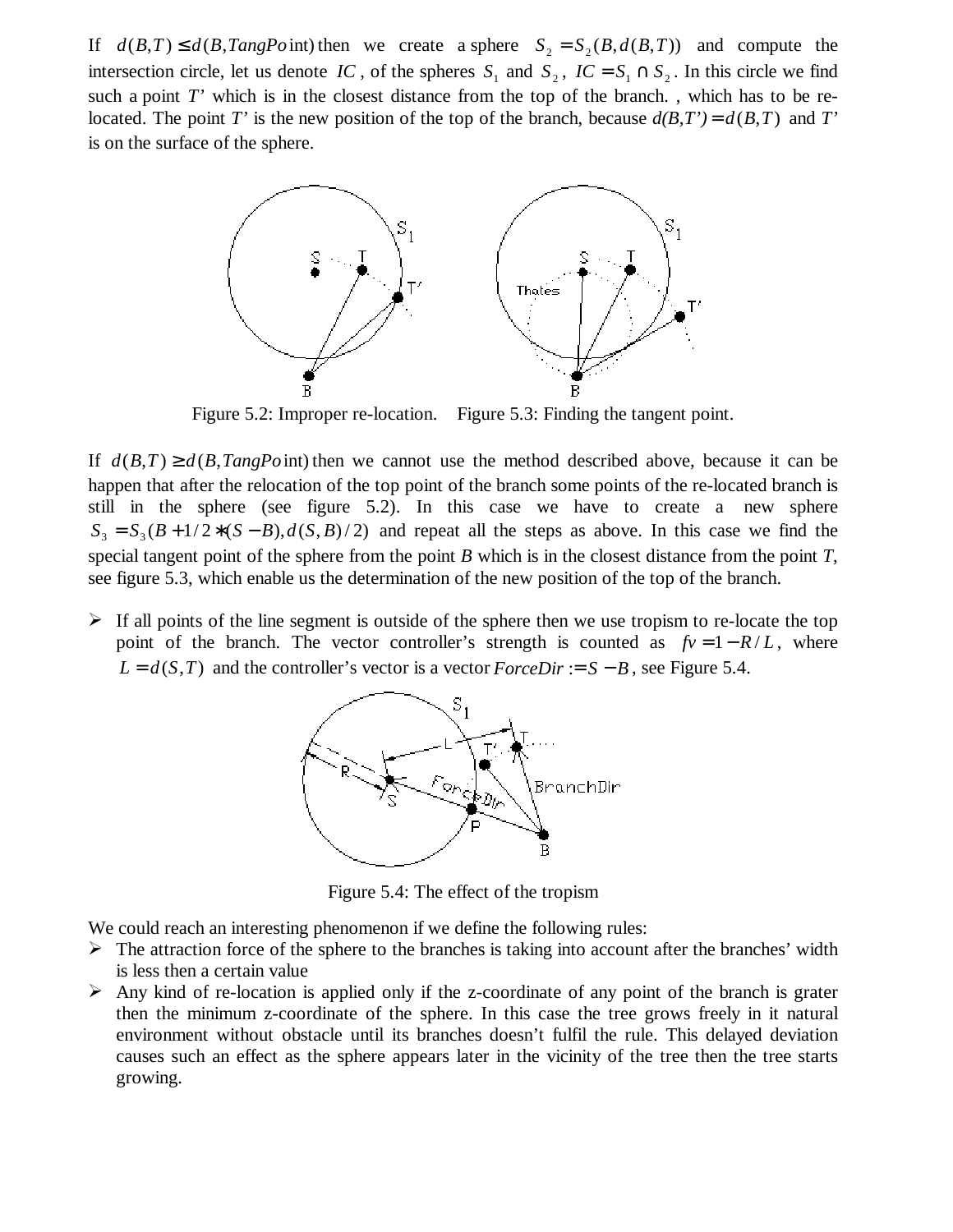#### **5.2 The Growth of a Plant Inside of the Sphere**

If the tree grows inside of the sphere we could also use all the rules written above with some modification: We have to re-locate the branches if their top points are outside of the sphere and the tropism is taking into account when all points of any branch is inside of the sphere. In this case the vector controller's strength is counted as  $fv = L/R$  and the controller's vector is a vector  $P - B$ (see figure 5.4), where the point *P* is a common point of the sphere's surface and the vector *ForceDir*.

#### **5.3 Extension of the Environment**

Environment represented so far consists only of the sphere which is situated in the vicinity of a tree. This very simple situation could be easily extended by adding another sphere to the existing one. This new sphere has also an affect to the tree as the first one. In this extension there is a possibility to set the strengths of the attraction forces of the spheres separately. These strengths are combined with the distance between the tree and the spheres according the formula described later in this section. These strengths are denoted as *TropismStrength* and *SecTropismStrength* and are chosen from the interval  $(0,1)$ , where 0 denotes that the given sphere has no effect to the tree and the sphere has a maximum affect to the tree when 1 is chosen from the interval.



Figure 5.5: Re-location of the tip of the branch.

At first we describe the whole re-location process, which can be used in the case when the environment is represented with two spheres, if all points of the line segment representing the branch is outside of the spheres. It is assumed that the two spheres doesn't intersect each other.

The location and the radius of the first sphere is noted as  $S_1 = S_1(S, R)$ , where *S* is the centre and *R* is the radius of this sphere;  $S_2 = S_2 (SecS, SecR)$  denotes the second sphere, where *SecS* is the centre and *SecR* is the radius of this sphere. Spheres are given as an input data. If we refer to the figure 5.5 the following notations can be written down:  $B$  – the base point of a branch,  $T$  – the original top point of a branch,  $T'$  – the new top of a branch,  $L = d(S,T) - R$ ,  $SecL = d(SecS, T) - SecR$ .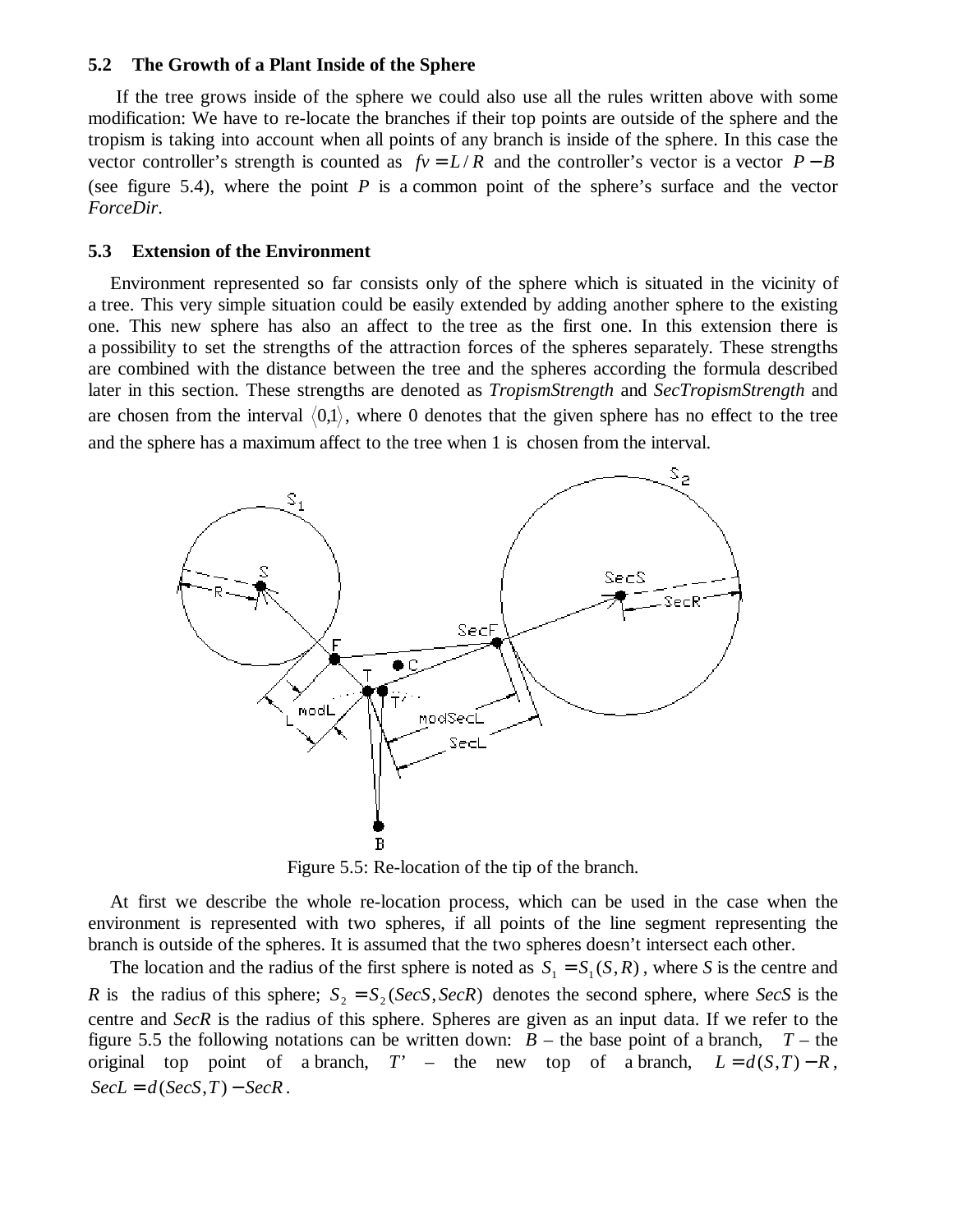The first controller's vector is a vector  $ForceDir := S - T$  and the second one is the vector *SecForceDir* := *SecS* − *T*. If we take into account the affects of the spheres to the point *T*, which has to be re-located, and the distances of the spheres from this point then two points *F* and *SecF* can be symbolically counted as follows:

$$
F = T + TropismStreamgh * 2^{-L} * (S - T)
$$

 $SecF = T + SecTropismStream the * 2^{-SecL} * (SecS - T)$ .

Vectors  $F - T$  and  $SecF - T$  are the new controllers' vectors, but we need only points *F* and  $SecF$  in this re-location process. Values  $2^{-L}$  and  $2^{-SecL}$  decrease with increasing *L* and *SecL* respectively, so the sphere has as smaller affect to the branch as it is located further from the sphere.

The *C* point is the centroid of the triangle given with the vertexes *F*, *SecF* and *T*. This point C is the reference point of the vector  $TempDir = C - B$ . The original direction of the branch is *BranchDir* :=  $T - B$ . The new direction of the branch is counted as *NewBranchDir* := *TemDir* + *BranchDir* . The new top point of the branch can be easily determined using this vector as follows:  $T' = T + BranchLength * NewBranchDir$ , where NewBranchDir is assumed to be an unit vector and BranchLength is the length of the branch.

If any point of the branch is in any sphere then at first we determine the sphere with which the branch has intersection and the relocation after that is accomplished as it is fully described in the part 5.1.

# **6. Results**

In this section some pictures are presented which were generated using our algorithm.

The extension of the environment is captured in the first picture of this capture. The spheres's location, radii and the strengths of their attraction forces are chosen to be different.



Figure 6.1: The extension of the environment

In the figure 6.2 the tropism affects to the tree from the beginning of the growth of the tree. It can be noticed that due to the tropism the branches of the tree are always located near to the surface of the sphere. Figure 6.3 shows a tree which grow inside of the sphere. We can see that the tree starts